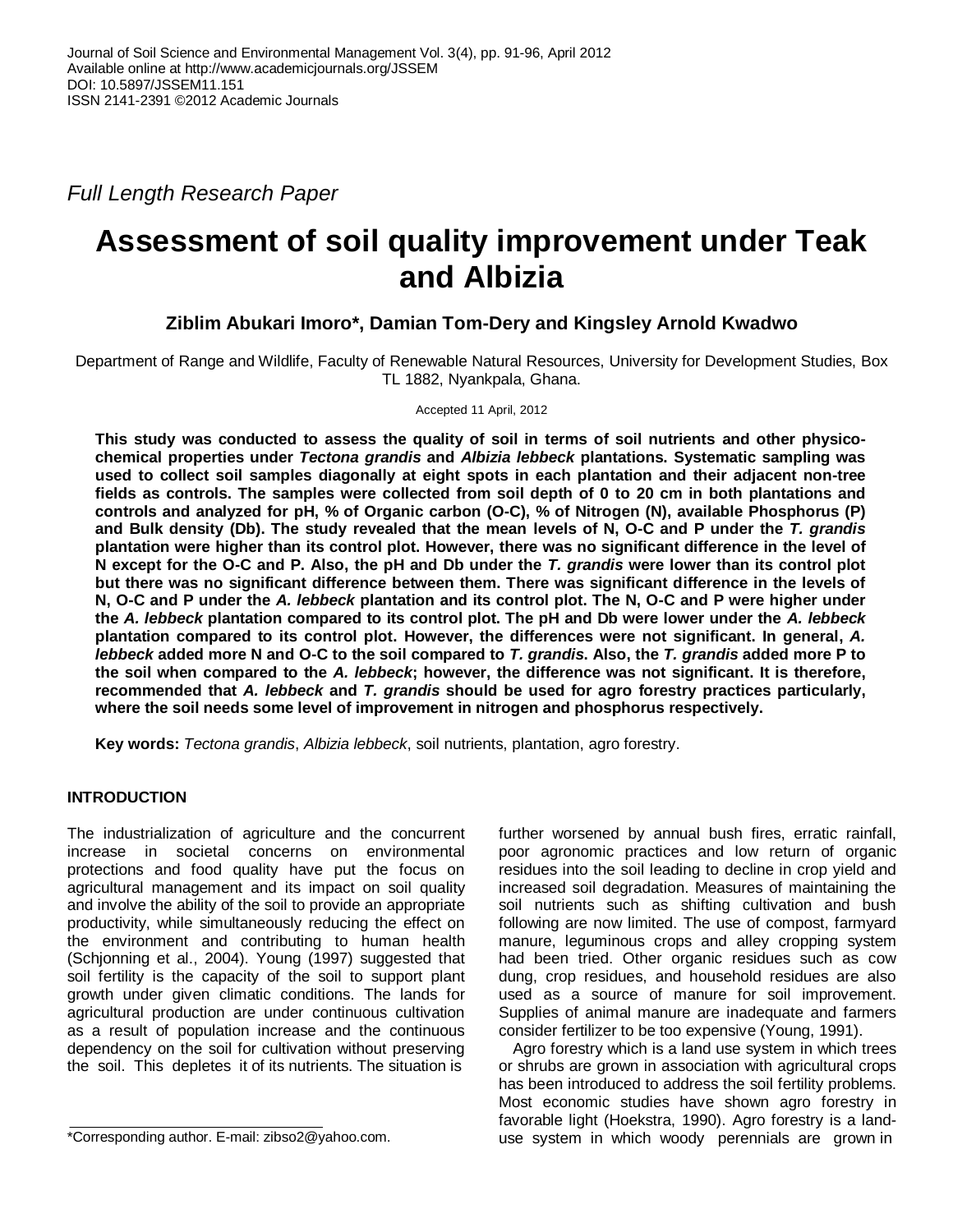association with herbaceous plants and/or livestock in a spatial arrangement, rotation or both, and in which there are both ecological and economic interactions between the tree and non-tree components of the system (Lundgren, 1982). It is the ecological interaction, that is, the most distinctive feature and differentiates agro forestry from social forestry, although, there is a large overlap (Nair, 1993). According to Young (1997), the greatest potential of agro forestry lies in its capacity to supply and maintain ground cover. The tree canopy supplies leafy materials through litter fall or pruning to maintain surface cover. With the presence of favorable climatic condition, the litter fall from the tree canopy will decompose to release plant nutrients. It was reported that higher yields are obtained from intercropping than sole cropping and this is as a result of the improved use of environmental resources (Tewari, 1995). Component crops in an agro forestry system often make a better use of resources and therefore complement each other than when crops are grown as sole crops. In addition, trees and their roots can play an important role in maintaining desirable soil physical properties (Young, 1989).

*Tectona grandis* and *Albizia lebbeck* are among the widely planted trees in the study area. These trees are grown for purposes such as fuel wood, wind belts, and rafters for building. Parts of these trees can also improve the fertility of the soil thereby, improving the soil quality. Currently, information on *in-situ* litter decomposition in tropical soils is limited (Dinakaran and Krishnayya, 2010). But limited research has been done to evaluate the nutrient status of soil under these tree plantations in the study area. The objectives of the study were; 1) to assess the quality of soils (pH, O-C, N, P and bulk density) under *T. grandis* and *A. lebbeck* plantations and 2) to suggest which of the two plantation species can greatly improve upon the pH, % organic carbon, % nitrogen, available phosphorus and bulk density of soil in agroforestry practices.

## **Soil pH**

Soil pH refers to the soil's acidity or alkalinity. This property hinges on the concentration of hydrogen ions in solution. A greater concentration of hydrogen results in a lower pH, meaning greater acidity. The pH of a soil will often determine whether certain plants can be grown successfully (King, 2008). Soil pH largely controls plant nutrient availability and microbial reaction in the soil. It affects trees, shrubs and grass that dominate the landscape under natural condition and determine which cultivated crop will grow well or not in a given field (Brady and Weil, 2008).

## **Phosphorus**

Phosphorus is an essential nutrient for all organisms and

is added in large quantities to obtain enhanced crop yields. Secondary sewage effluent often has high phosphorus content, making it an important source of phosphorus for irrigated soils (Dahama, 2007). The total supply of phosphorus in moist soils is usually low, and its relative availability is low. The total phosphorus in an average arable soil is approximately 0.1% but only a small part of it at any one time is available to the plant. The nucleus of each plant cell contains phosphorus and for that reason, cell division and growth are not possible without adequate phosphorus (Donahue et al., 1983).

## **Nitrogen**

Nitrogen is an essential nutrient element for living organisms. it is usually added in larger quantities to agricultural lands to obtain higher crop yields (Dahama, 2007). The atmosphere contains about 78% nitrogen gas  $(N_2)$ , yet, nitrogen is one of the most required elements for plant's growth. The reason is that, plants cannot utilize nitrogen as a gas. It must first be combined to some stable form such as urea or ammonium nitrate fertilizer. Plants absorb nitrogen either as ammonium or nitrate ion. The only storehouse of any kind of nitrogen is soil organic matter which must decompose before the nitrogen can be absorbed by plants (Donahue et al., 1983).

## **Organic carbon**

Forest soils can store large amounts of carbon that could be released to the atmosphere through deforestation (Houghton et al., 1983). There is ample evidence that when forests are converted to cultivated cropland, the organic layer is depleted, and soil carbon contents and cation exchange capacities can decrease (Detwiller, 1986). Soil organic matter (carbon) content is often related to soil fertility. Forests are distinct in that they develop an organic layer above the mineral soil. When cultivated lands or soils that previously were low in organic matter are afforested or reforested, there can be substantial increase in the amount of soil organic matter (Ovington, 1959). Managing agricultural soils to store more carbon is likely to have ancillary benefits by reducing soil erosion through the use of cover crops, crop rotations, nutrient management and organic amendments is likely to increase soil fertility and enhance food security for affected population (Robert et al., 2000).

## **Bulk density (Db)**

According to Singer and Munns (2002), bulk density is the weight of soil per unit volume (gcm $\frac{3}{3}$ ). The term bulk density is used to describe how tightly soil particles are pressed together. The bulk density has direct bearing on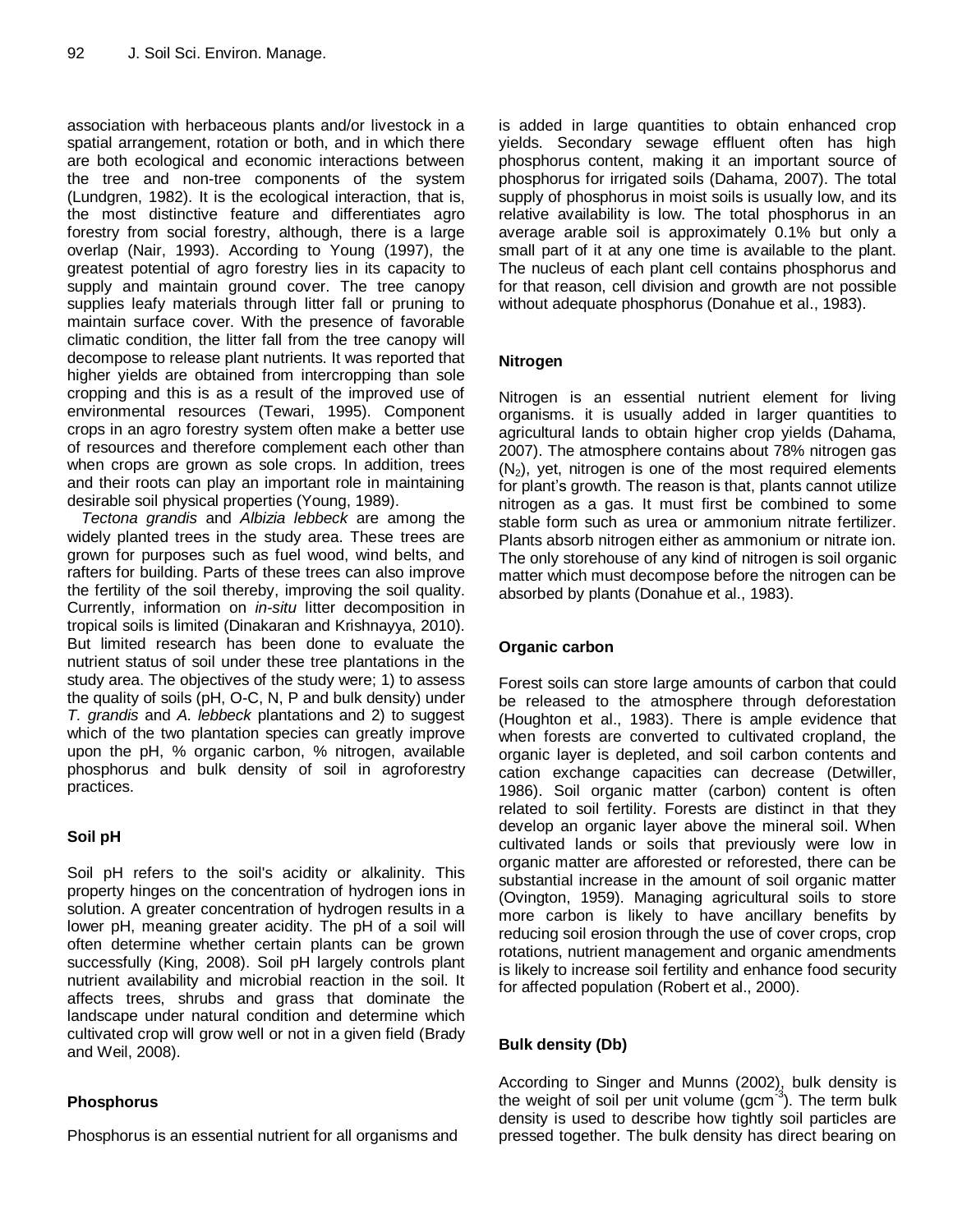

**Physico-chemical properties of soil**

**Figure 1.** Comparison of the mean values of physico-chemical properties of soil under *Tectona grandis* plantation and its control plots.

the rate of water and water movement, the incidence of surface flooding, erosion, drought and soil temperature (Donahue, 1983). Soils with high densities inhibit water movement and root penetration (Singer and Munns, 2002). As soil become more and more compact, its bulk density increases (Buckman and Brady, 1952). The finetextured soil such as silt loams, clay loams generally have lower bulk densities than sandy loam (Brady and Weil, 1999).

#### **MATERIALS AND METHODS**

#### **Study area**

The study was carried out at Yeji in the Pru District of the Brong Ahafo Region of Ghana. The study area lies between longitudes 1° 00' and 1° 05' West and latitudes 8° 00' and 8° 30' North. The area is bounded to North by the Black Volta; to the East is Sene District, West Gonja District to the West and Atebubu-Amantin District to the South. The main occupations of the people are farming and fishing. The vegetation of the area is Savanna woodland. It has however, changed to guinea savanna due to human activities such as clearing of land for farming purposes, cutting of trees for firewood and clearing some areas for settlements. The soils in the study area are dominated by sandy soil with some areas having sandy loam, clay, sandy clay and gravel. The topography of the study area is flat (Agyenim-Boateng, 1989).

#### **Description of plantations**

Both the *A. lebbeck* and *T. grandis* plantations under study were 10 years old as at the time of the research. Before planting, the ground was cleared using slash and burn method. The planting distance adopted was 3 by 3 m. Weeding had been done during 3 years from establishment. Pruning of the excess branches has been a practice in the plantations. Each plantation was approximately one acre in size. Different sites with different soil types within the plantation were selected for this study.

#### **Soil sampling and analysis**

Systematic sampling was used to collect soil samples diagonally at eight different spots in each plantation and their control plots using soil auger. The soil samples were taken at a depth of 0 to 20 cm at 15 m interval and 10 cm away from the tree base. The samples were air-dried, sieved with 2 mm mesh size and stored in sealed plastic bags for laboratory analysis. Soil samples from adjacent non-tree plot to the plantations were taken as control treatments. Bulk density was determined using the formula by Brady and Weil (2008). Soil pH was measured in 1:2.5 soil-water suspensions with glass electrode pH meter. Organic carbon (O-C) was determined using the Walkley and Black (1934) wet oxidation method. Total nitrogen (N) was determined by the Kjeldahl digestion procedure (Jackson, 1962; Black, 1965). Exchangeable bases were determined by extraction with neutral 1N NH4OAC. Potassium in the extract was determined with flame photometer while available phosphorus (P) was extracted by Bray P1 method. The P concentration in the extract was determined calorimetrically using the spectronic 70 spectrophotometer.

#### **Statistical analysis**

The data was analyzed using Microsoft Office Excel for means and results presented in charts with error bars showing differences in the treatments.

### **RESULTS AND DISCUSSION**

#### **Physico-chemical properties of soil under the** *T. grandis* **plantation and its control plot**

The comparison of the Physico-chemical properties of the soil under the *T. grandis* plantation and its control plot is shown in Figure 1. The mean pH values of the soil under the *T. grandis* plantation (pH = 7.04) was slightly lower than the mean pH of the soil under its control plot ( $pH =$ 7.53), however, the differences was not significant as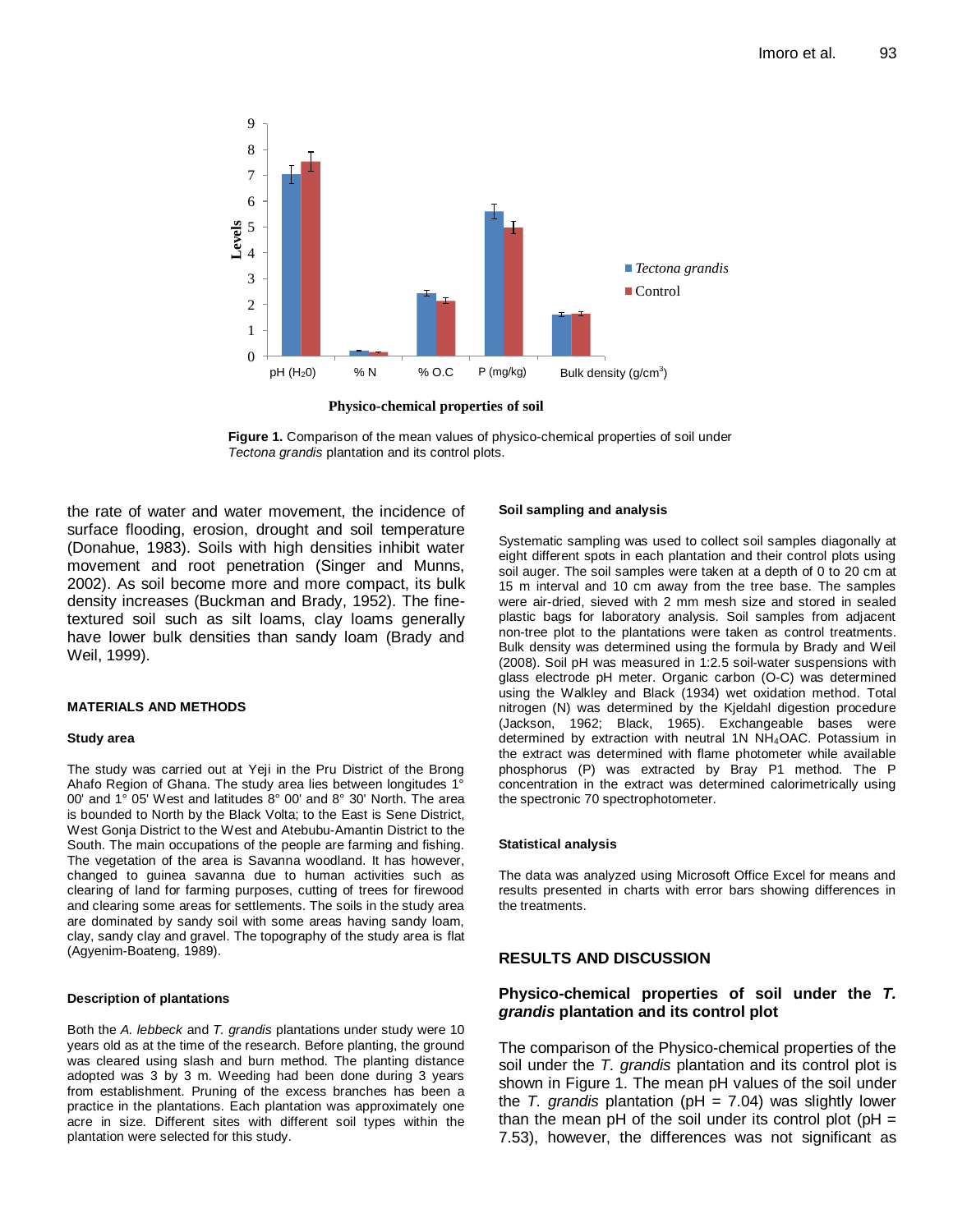

**Physico-chemical properties of soil**



shown by the error bars in Figure 1. However, Watanabe et al. (2009) recorded lower pH values (pH =  $7.14$ ) in the Afrensu Brohuma Forest Reserve in Ashanti region, Ghana. The mean level of nitrogen in the soil under the *T. grandis* plantation (N = 0.22) was slightly higher than the levels in its control plot ( $N = 0.17$ ) but the difference was not significant. This is however, lesser than that recorded ( $N = 1.03$ ) by Watanabe et al. (2009) and far lower  $(N = 2)$  than that recorded (Amponsah and Meyer, 2000). Also, the mean bulk density of soil under the *T. grandis* plantation (*Db* =1.61) was lower as compared to its control plot (*Db* =1.65). It assumes that *T. grandis* is able to loosen the soil creating more pore space and hence, easy penetration of water and also aeration but there is no significant difference between the bulk density levels of the *T. grandis* and its control plot.

There was significant ( $p < 0.05$ ) difference in the percentage of organic carbon and available phosphorus in the soil under the *T. grandis* plantation as compared to the control plots. This could be attributed to the relatively high amount of organic materials that might have resulted from litter fall from the trees in the plantation than the control plot. Jones et al. (1996) stated that the level of plant material incorporated into the soil improves soil mineral status. Dinakaran and Krishnayya (2010) recorded increases in soil organic matter in afforested areas under Teak, Bamboo and mixed vegetation with increases being greatest under Teak plantations. The levels of N, P and O-C under the *T. grandis* plantation were higher than their controls; however, there was no significant difference in the levels of nitrogen. The pH and bulk density of soils under the *T. grandis* plantation were

lower than their control but the differences were not significant.

## **Physico-chemical properties of soils under Albizia lebbeck plantation and its control**

Figure 2 shows the comparison of the mean values of the physical-chemical properties of soils under *A. lebbeck* plantation and its control plot. There was significant ( $p <$ 0.05) difference in the level of pH in the soil under the *A. lebbeck* plantation and its control plot. The soil under the *A. lebbeck* control plot was highly alkaline (pH = 9.96) while, the soil under the *A. lebbeck* plantation was slightly above neutral (pH = 7.24). This could mean that *A. lebbeck* has the potential of reducing the pH of soils which are highly alkaline to slightly alkaline or neutral. There was significant ( $p < 0.05$ ) difference in the nitrogen levels of the soil under the *A. lebbeck* plantation and its control plot. The soil under the *A. lebbeck* plantation (N = 2.38) had a high level of nitrogen compared to its control plot (N = 0.10). According to Pokhriyal et al. (1991), *A. lebbeck* fixes nitrogen into the soil and is therefore, of great interest especially, as a soil improver. Leguminous plant materials used as green manure and mulch provide an economical source of nitrogen. These could be attributed to the high levels of nitrogen in the soil under the *A. lebbeck* plantation as compared to its control plot.

There was also a significant (p<0.05) difference in the levels of organic carbon and available phosphorus in the soil under the *A. lebbeck* plantation and its control plot. Organic carbon and phosphorus were higher in the soil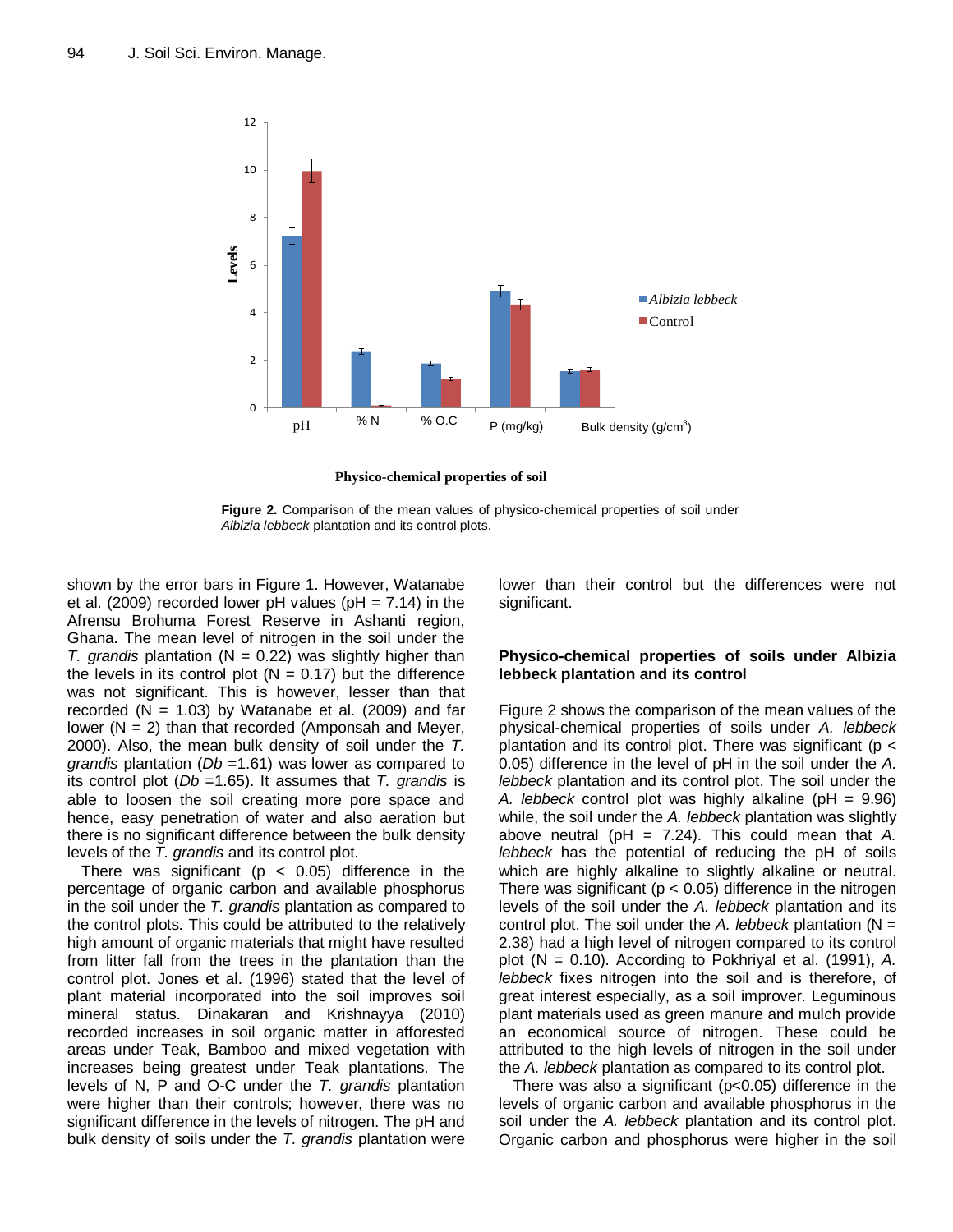

**Figure 3.** Differences in the mean levels of nitrogen, organic carbon and phosphorus between the soils under *Albizia lebbeck* and *Tectona grandis.*

under the *A. lebbeck* plantation (O-C = 1.87) compared to its control plot ( $O-C = 1.21$ ). These could be as a result of the high litter fall from the *A. lebbeck* plantation as compared to its control plot. Robert et al. (2000) reported that managing agricultural soils to store more carbon is likely to have ancillary benefits as well as, reducing soil erosion and organic amendments which is likely to increase soil fetility. There was also a significant improvement in soil properties due to plantation of both species, but the organic C and kjeldahl N levels are higher in *A. lebbeck* plantation. According to Singh et al. (2004), the amounts of N and P deposition through leaf fall and release of these nutrients increased with the age of plantation in both *A. lebbeck* and *Albizia procera*  species but are higher for *A. lebbeck* plantation. There was however, no significant difference in the bulk density of the soils under the *A. lebbeck* plantation and its control plot.

## **Differences in the mean levels of nitrogen, organic carbon and phosphorus between the soils under**  *Albizia lebbeck* **and** *Tectona grandis*

Comparing the differences in the mean levels of nitrogen, organic carbon and phosphorus of soil under the *A. lebbeck* and *T. grandis* plantation (Figure 3), it was realized that there was significant ( $p < 0.05$ ) differences in the levels of nitrogen and organic carbon added by the *A. lebbeck* plantation to that added by the *T. grandis*. However, there was no significant difference in the levels of phosphorus though *T. grandis* added more phosphorus when compared to *A. lebbeck*. These could be attributed to the nitrogen fixing ability of the *A. lebbeck.* According to Tewari (1995), leguminous trees are capable of fixing nitrogen through the formation of root nodules. In addition, the high litter fall and the ease of decomposition of the *A. lebbeck* leaves may have contributed to the high organic carbon levels in the *A. lebbeck* plantation as compared to that of the *T. grandis* plantation. Ibraheem (2007) reported that nitrogen-fixing tree such as *A. lebbeck* could be incorporated into agro forestry system as its prunings in the form of green manure add nitrogen to the soil.

The N, P and O-G*.* levels of the soils under the *A. lebbeck* plantation were higher than that of their control plots and also, there was a significant difference in the levels. However, the pH and the bulk density levels of the soil under *A. lebbeck* plantation were lower compared to the soils on its control plot. However, the bulk density was lower under the *A. lebbeck* plantation as compared to its control plot but the difference was not significant. However, there was significant difference in the pH level of the soil under the *A. lebbeck* and its control plot.

## **Conclusions**

In general, *A. lebbeck* added more N and O-C to the soil when compared to the *T. grandis*. Also, *T. grandis* added more phosphorus to the soil as compared to the *A. lebbeck*. However, the difference was not significant. The study also revealed that the pH of the soil under *T. grandis* was almost neutral while that under the pH of the soil under the *A. lebbeck* was slightly alkaline. The study indicated that there were higher differences in mean